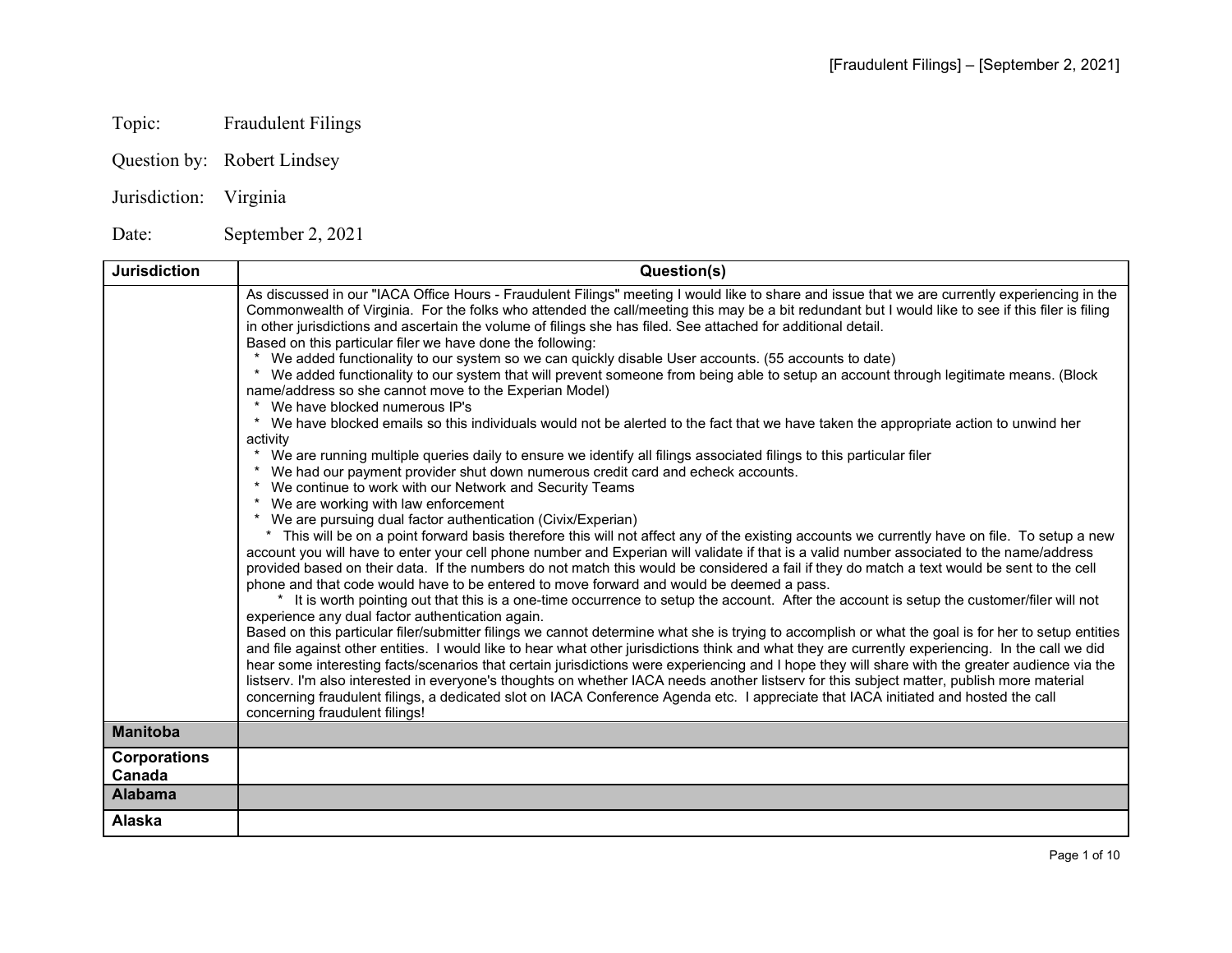| <b>Jurisdiction</b>            | Question(s)                                                                                                                                                                                                                                                                                                                                                                                                                                                                                                                                                                                                                                                                                                                                                                                                                            |
|--------------------------------|----------------------------------------------------------------------------------------------------------------------------------------------------------------------------------------------------------------------------------------------------------------------------------------------------------------------------------------------------------------------------------------------------------------------------------------------------------------------------------------------------------------------------------------------------------------------------------------------------------------------------------------------------------------------------------------------------------------------------------------------------------------------------------------------------------------------------------------|
|                                | As discussed in our "IACA Office Hours - Fraudulent Filings" meeting I would like to share and issue that we are currently experiencing in the<br>Commonwealth of Virginia. For the folks who attended the call/meeting this may be a bit redundant but I would like to see if this filer is filing<br>in other jurisdictions and ascertain the volume of filings she has filed. See attached for additional detail.<br>Based on this particular filer we have done the following:<br>* We added functionality to our system so we can quickly disable User accounts. (55 accounts to date)                                                                                                                                                                                                                                            |
|                                | * We added functionality to our system that will prevent someone from being able to setup an account through legitimate means. (Block<br>name/address so she cannot move to the Experian Model)<br>* We have blocked numerous IP's                                                                                                                                                                                                                                                                                                                                                                                                                                                                                                                                                                                                     |
|                                | * We have blocked emails so this individuals would not be alerted to the fact that we have taken the appropriate action to unwind her<br>activity                                                                                                                                                                                                                                                                                                                                                                                                                                                                                                                                                                                                                                                                                      |
|                                | * We are running multiple queries daily to ensure we identify all filings associated filings to this particular filer<br>* We had our payment provider shut down numerous credit card and echeck accounts.<br>* We continue to work with our Network and Security Teams<br>* We are working with law enforcement                                                                                                                                                                                                                                                                                                                                                                                                                                                                                                                       |
|                                | * We are pursuing dual factor authentication (Civix/Experian)<br>* This will be on a point forward basis therefore this will not affect any of the existing accounts we currently have on file. To setup a new<br>account you will have to enter your cell phone number and Experian will validate if that is a valid number associated to the name/address<br>provided based on their data. If the numbers do not match this would be considered a fail if they do match a text would be sent to the cell<br>phone and that code would have to be entered to move forward and would be deemed a pass.<br>* It is worth pointing out that this is a one-time occurrence to setup the account. After the account is setup the customer/filer will not                                                                                   |
|                                | experience any dual factor authentication again.<br>Based on this particular filer/submitter filings we cannot determine what she is trying to accomplish or what the goal is for her to setup entities<br>and file against other entities. I would like to hear what other jurisdictions think and what they are currently experiencing. In the call we did<br>hear some interesting facts/scenarios that certain jurisdictions were experiencing and I hope they will share with the greater audience via the<br>listserv. I'm also interested in everyone's thoughts on whether IACA needs another listserv for this subject matter, publish more material<br>concerning fraudulent filings, a dedicated slot on IACA Conference Agenda etc. I appreciate that IACA initiated and hosted the call<br>concerning fraudulent filings! |
| <b>Arizona</b>                 |                                                                                                                                                                                                                                                                                                                                                                                                                                                                                                                                                                                                                                                                                                                                                                                                                                        |
| <b>Arkansas</b>                |                                                                                                                                                                                                                                                                                                                                                                                                                                                                                                                                                                                                                                                                                                                                                                                                                                        |
| <b>California</b>              |                                                                                                                                                                                                                                                                                                                                                                                                                                                                                                                                                                                                                                                                                                                                                                                                                                        |
| Colorado                       |                                                                                                                                                                                                                                                                                                                                                                                                                                                                                                                                                                                                                                                                                                                                                                                                                                        |
| <b>Connecticut</b>             |                                                                                                                                                                                                                                                                                                                                                                                                                                                                                                                                                                                                                                                                                                                                                                                                                                        |
| <b>Delaware</b>                |                                                                                                                                                                                                                                                                                                                                                                                                                                                                                                                                                                                                                                                                                                                                                                                                                                        |
| <b>District of</b><br>Columbia |                                                                                                                                                                                                                                                                                                                                                                                                                                                                                                                                                                                                                                                                                                                                                                                                                                        |
| <b>Florida</b>                 |                                                                                                                                                                                                                                                                                                                                                                                                                                                                                                                                                                                                                                                                                                                                                                                                                                        |
| Georgia                        |                                                                                                                                                                                                                                                                                                                                                                                                                                                                                                                                                                                                                                                                                                                                                                                                                                        |
| Hawaii                         |                                                                                                                                                                                                                                                                                                                                                                                                                                                                                                                                                                                                                                                                                                                                                                                                                                        |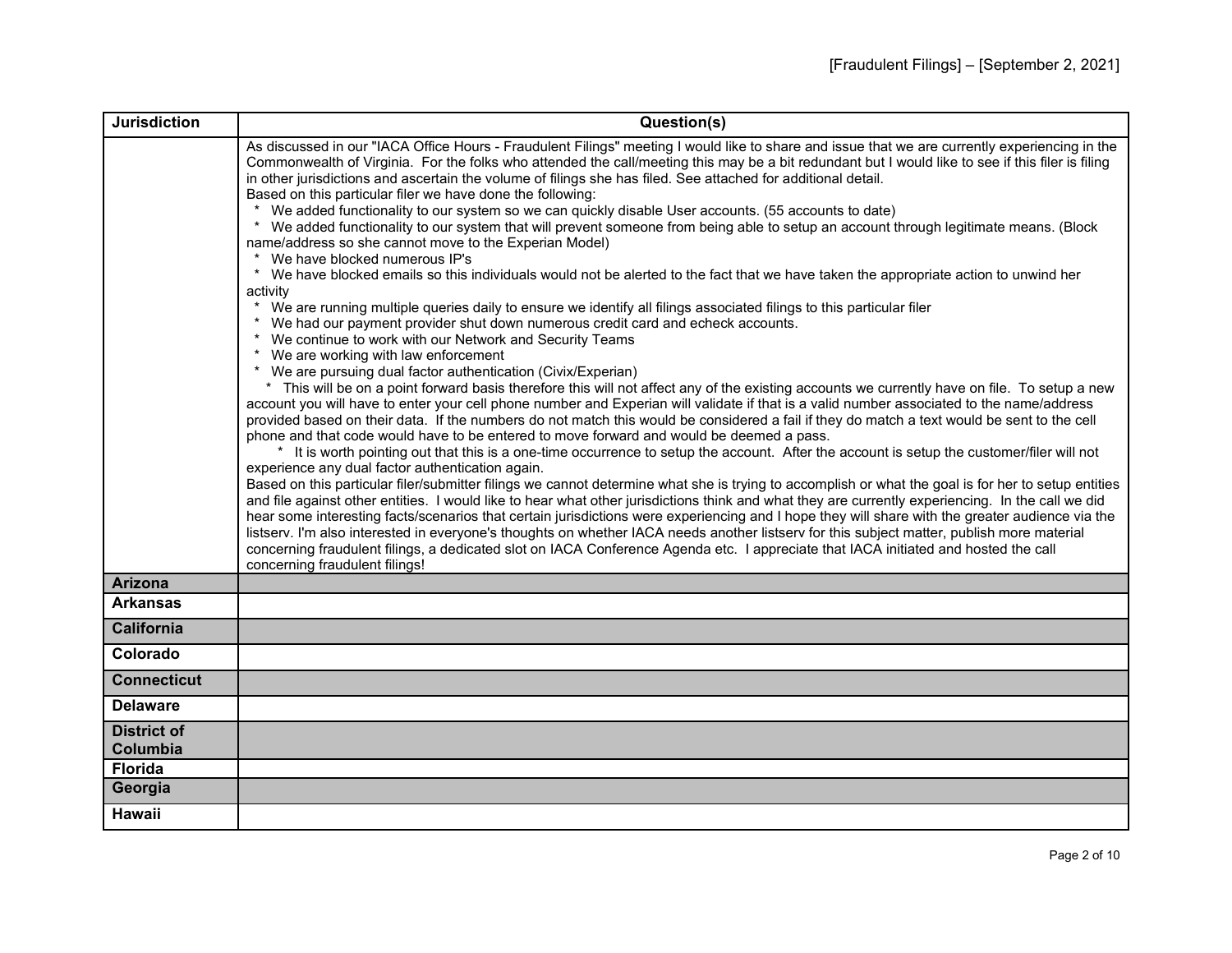| <b>Jurisdiction</b>  | Question(s)                                                                                                                                                                                                                                                                                                                                                                                                                                                                                                                                                                                                                                                                                                                                                                                                                                                                                                                                                                                                                                                                                                                                                                                                                                                                                                                                                                                                                                                                                                                                                                                                                                                         |
|----------------------|---------------------------------------------------------------------------------------------------------------------------------------------------------------------------------------------------------------------------------------------------------------------------------------------------------------------------------------------------------------------------------------------------------------------------------------------------------------------------------------------------------------------------------------------------------------------------------------------------------------------------------------------------------------------------------------------------------------------------------------------------------------------------------------------------------------------------------------------------------------------------------------------------------------------------------------------------------------------------------------------------------------------------------------------------------------------------------------------------------------------------------------------------------------------------------------------------------------------------------------------------------------------------------------------------------------------------------------------------------------------------------------------------------------------------------------------------------------------------------------------------------------------------------------------------------------------------------------------------------------------------------------------------------------------|
|                      | As discussed in our "IACA Office Hours - Fraudulent Filings" meeting I would like to share and issue that we are currently experiencing in the<br>Commonwealth of Virginia. For the folks who attended the call/meeting this may be a bit redundant but I would like to see if this filer is filing<br>in other jurisdictions and ascertain the volume of filings she has filed. See attached for additional detail.<br>Based on this particular filer we have done the following:<br>We added functionality to our system so we can quickly disable User accounts. (55 accounts to date)<br>* We added functionality to our system that will prevent someone from being able to setup an account through legitimate means. (Block<br>name/address so she cannot move to the Experian Model)<br>We have blocked numerous IP's<br>* We have blocked emails so this individuals would not be alerted to the fact that we have taken the appropriate action to unwind her<br>activity<br>We are running multiple queries daily to ensure we identify all filings associated filings to this particular filer<br>* We had our payment provider shut down numerous credit card and echeck accounts.<br>* We continue to work with our Network and Security Teams<br>* We are working with law enforcement<br>* We are pursuing dual factor authentication (Civix/Experian)<br>* This will be on a point forward basis therefore this will not affect any of the existing accounts we currently have on file. To setup a new<br>account you will have to enter your cell phone number and Experian will validate if that is a valid number associated to the name/address |
|                      | provided based on their data. If the numbers do not match this would be considered a fail if they do match a text would be sent to the cell<br>phone and that code would have to be entered to move forward and would be deemed a pass.<br>* It is worth pointing out that this is a one-time occurrence to setup the account. After the account is setup the customer/filer will not<br>experience any dual factor authentication again.                                                                                                                                                                                                                                                                                                                                                                                                                                                                                                                                                                                                                                                                                                                                                                                                                                                                                                                                                                                                                                                                                                                                                                                                                           |
|                      | Based on this particular filer/submitter filings we cannot determine what she is trying to accomplish or what the goal is for her to setup entities<br>and file against other entities. I would like to hear what other jurisdictions think and what they are currently experiencing. In the call we did<br>hear some interesting facts/scenarios that certain jurisdictions were experiencing and I hope they will share with the greater audience via the<br>listserv. I'm also interested in everyone's thoughts on whether IACA needs another listserv for this subject matter, publish more material<br>concerning fraudulent filings, a dedicated slot on IACA Conference Agenda etc. I appreciate that IACA initiated and hosted the call<br>concerning fraudulent filings!                                                                                                                                                                                                                                                                                                                                                                                                                                                                                                                                                                                                                                                                                                                                                                                                                                                                                  |
| Idaho                |                                                                                                                                                                                                                                                                                                                                                                                                                                                                                                                                                                                                                                                                                                                                                                                                                                                                                                                                                                                                                                                                                                                                                                                                                                                                                                                                                                                                                                                                                                                                                                                                                                                                     |
| <b>Illinois</b>      |                                                                                                                                                                                                                                                                                                                                                                                                                                                                                                                                                                                                                                                                                                                                                                                                                                                                                                                                                                                                                                                                                                                                                                                                                                                                                                                                                                                                                                                                                                                                                                                                                                                                     |
| Indiana              |                                                                                                                                                                                                                                                                                                                                                                                                                                                                                                                                                                                                                                                                                                                                                                                                                                                                                                                                                                                                                                                                                                                                                                                                                                                                                                                                                                                                                                                                                                                                                                                                                                                                     |
| Iowa                 |                                                                                                                                                                                                                                                                                                                                                                                                                                                                                                                                                                                                                                                                                                                                                                                                                                                                                                                                                                                                                                                                                                                                                                                                                                                                                                                                                                                                                                                                                                                                                                                                                                                                     |
| <b>Kansas</b>        |                                                                                                                                                                                                                                                                                                                                                                                                                                                                                                                                                                                                                                                                                                                                                                                                                                                                                                                                                                                                                                                                                                                                                                                                                                                                                                                                                                                                                                                                                                                                                                                                                                                                     |
| Kentucky             |                                                                                                                                                                                                                                                                                                                                                                                                                                                                                                                                                                                                                                                                                                                                                                                                                                                                                                                                                                                                                                                                                                                                                                                                                                                                                                                                                                                                                                                                                                                                                                                                                                                                     |
| Louisiana            |                                                                                                                                                                                                                                                                                                                                                                                                                                                                                                                                                                                                                                                                                                                                                                                                                                                                                                                                                                                                                                                                                                                                                                                                                                                                                                                                                                                                                                                                                                                                                                                                                                                                     |
| <b>Maine</b>         |                                                                                                                                                                                                                                                                                                                                                                                                                                                                                                                                                                                                                                                                                                                                                                                                                                                                                                                                                                                                                                                                                                                                                                                                                                                                                                                                                                                                                                                                                                                                                                                                                                                                     |
| <b>Maryland</b>      |                                                                                                                                                                                                                                                                                                                                                                                                                                                                                                                                                                                                                                                                                                                                                                                                                                                                                                                                                                                                                                                                                                                                                                                                                                                                                                                                                                                                                                                                                                                                                                                                                                                                     |
| <b>Massachusetts</b> |                                                                                                                                                                                                                                                                                                                                                                                                                                                                                                                                                                                                                                                                                                                                                                                                                                                                                                                                                                                                                                                                                                                                                                                                                                                                                                                                                                                                                                                                                                                                                                                                                                                                     |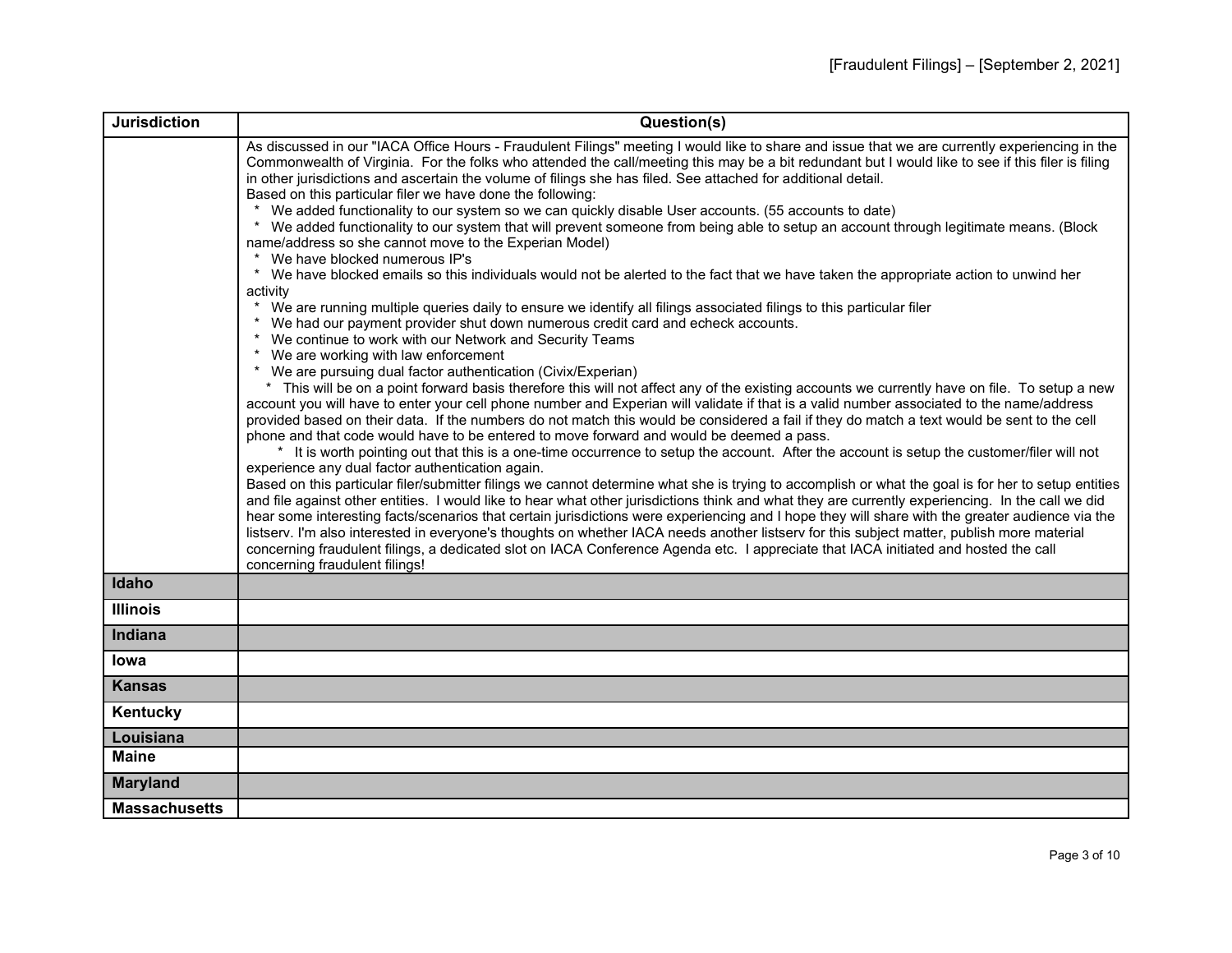| <b>Jurisdiction</b>  | Question(s)                                                                                                                                                                                                                                                                                                                                                                                                                                                                                                                                                                                                                                                                                                                                                                                                                                                                                                                                                                                                                                                                                                                                                                                                                                                                                                                                                                                                                                                                                                                                                                                                                                                                                                                                                                                                                                                                                |
|----------------------|--------------------------------------------------------------------------------------------------------------------------------------------------------------------------------------------------------------------------------------------------------------------------------------------------------------------------------------------------------------------------------------------------------------------------------------------------------------------------------------------------------------------------------------------------------------------------------------------------------------------------------------------------------------------------------------------------------------------------------------------------------------------------------------------------------------------------------------------------------------------------------------------------------------------------------------------------------------------------------------------------------------------------------------------------------------------------------------------------------------------------------------------------------------------------------------------------------------------------------------------------------------------------------------------------------------------------------------------------------------------------------------------------------------------------------------------------------------------------------------------------------------------------------------------------------------------------------------------------------------------------------------------------------------------------------------------------------------------------------------------------------------------------------------------------------------------------------------------------------------------------------------------|
|                      | As discussed in our "IACA Office Hours - Fraudulent Filings" meeting I would like to share and issue that we are currently experiencing in the<br>Commonwealth of Virginia. For the folks who attended the call/meeting this may be a bit redundant but I would like to see if this filer is filing<br>in other jurisdictions and ascertain the volume of filings she has filed. See attached for additional detail.<br>Based on this particular filer we have done the following:                                                                                                                                                                                                                                                                                                                                                                                                                                                                                                                                                                                                                                                                                                                                                                                                                                                                                                                                                                                                                                                                                                                                                                                                                                                                                                                                                                                                         |
|                      | We added functionality to our system so we can quickly disable User accounts. (55 accounts to date)<br>We added functionality to our system that will prevent someone from being able to setup an account through legitimate means. (Block<br>$\star$<br>name/address so she cannot move to the Experian Model)<br>We have blocked numerous IP's                                                                                                                                                                                                                                                                                                                                                                                                                                                                                                                                                                                                                                                                                                                                                                                                                                                                                                                                                                                                                                                                                                                                                                                                                                                                                                                                                                                                                                                                                                                                           |
|                      | * We have blocked emails so this individuals would not be alerted to the fact that we have taken the appropriate action to unwind her                                                                                                                                                                                                                                                                                                                                                                                                                                                                                                                                                                                                                                                                                                                                                                                                                                                                                                                                                                                                                                                                                                                                                                                                                                                                                                                                                                                                                                                                                                                                                                                                                                                                                                                                                      |
|                      | activity<br>We are running multiple queries daily to ensure we identify all filings associated filings to this particular filer<br>* We had our payment provider shut down numerous credit card and echeck accounts.<br>* We continue to work with our Network and Security Teams<br>* We are working with law enforcement<br>* We are pursuing dual factor authentication (Civix/Experian)<br>* This will be on a point forward basis therefore this will not affect any of the existing accounts we currently have on file. To setup a new<br>account you will have to enter your cell phone number and Experian will validate if that is a valid number associated to the name/address<br>provided based on their data. If the numbers do not match this would be considered a fail if they do match a text would be sent to the cell<br>phone and that code would have to be entered to move forward and would be deemed a pass.<br>* It is worth pointing out that this is a one-time occurrence to setup the account. After the account is setup the customer/filer will not<br>experience any dual factor authentication again.<br>Based on this particular filer/submitter filings we cannot determine what she is trying to accomplish or what the goal is for her to setup entities<br>and file against other entities. I would like to hear what other jurisdictions think and what they are currently experiencing. In the call we did<br>hear some interesting facts/scenarios that certain jurisdictions were experiencing and I hope they will share with the greater audience via the<br>listserv. I'm also interested in everyone's thoughts on whether IACA needs another listserv for this subject matter, publish more material<br>concerning fraudulent filings, a dedicated slot on IACA Conference Agenda etc. I appreciate that IACA initiated and hosted the call |
| <b>Michigan</b>      | concerning fraudulent filings!                                                                                                                                                                                                                                                                                                                                                                                                                                                                                                                                                                                                                                                                                                                                                                                                                                                                                                                                                                                                                                                                                                                                                                                                                                                                                                                                                                                                                                                                                                                                                                                                                                                                                                                                                                                                                                                             |
| <b>Minnesota</b>     |                                                                                                                                                                                                                                                                                                                                                                                                                                                                                                                                                                                                                                                                                                                                                                                                                                                                                                                                                                                                                                                                                                                                                                                                                                                                                                                                                                                                                                                                                                                                                                                                                                                                                                                                                                                                                                                                                            |
| <b>Mississippi</b>   |                                                                                                                                                                                                                                                                                                                                                                                                                                                                                                                                                                                                                                                                                                                                                                                                                                                                                                                                                                                                                                                                                                                                                                                                                                                                                                                                                                                                                                                                                                                                                                                                                                                                                                                                                                                                                                                                                            |
| <b>Missouri</b>      |                                                                                                                                                                                                                                                                                                                                                                                                                                                                                                                                                                                                                                                                                                                                                                                                                                                                                                                                                                                                                                                                                                                                                                                                                                                                                                                                                                                                                                                                                                                                                                                                                                                                                                                                                                                                                                                                                            |
| <b>Montana</b>       |                                                                                                                                                                                                                                                                                                                                                                                                                                                                                                                                                                                                                                                                                                                                                                                                                                                                                                                                                                                                                                                                                                                                                                                                                                                                                                                                                                                                                                                                                                                                                                                                                                                                                                                                                                                                                                                                                            |
| <b>Nebraska</b>      |                                                                                                                                                                                                                                                                                                                                                                                                                                                                                                                                                                                                                                                                                                                                                                                                                                                                                                                                                                                                                                                                                                                                                                                                                                                                                                                                                                                                                                                                                                                                                                                                                                                                                                                                                                                                                                                                                            |
| <b>Nevada</b>        |                                                                                                                                                                                                                                                                                                                                                                                                                                                                                                                                                                                                                                                                                                                                                                                                                                                                                                                                                                                                                                                                                                                                                                                                                                                                                                                                                                                                                                                                                                                                                                                                                                                                                                                                                                                                                                                                                            |
| <b>New Hampshire</b> |                                                                                                                                                                                                                                                                                                                                                                                                                                                                                                                                                                                                                                                                                                                                                                                                                                                                                                                                                                                                                                                                                                                                                                                                                                                                                                                                                                                                                                                                                                                                                                                                                                                                                                                                                                                                                                                                                            |
| <b>New Jersey</b>    |                                                                                                                                                                                                                                                                                                                                                                                                                                                                                                                                                                                                                                                                                                                                                                                                                                                                                                                                                                                                                                                                                                                                                                                                                                                                                                                                                                                                                                                                                                                                                                                                                                                                                                                                                                                                                                                                                            |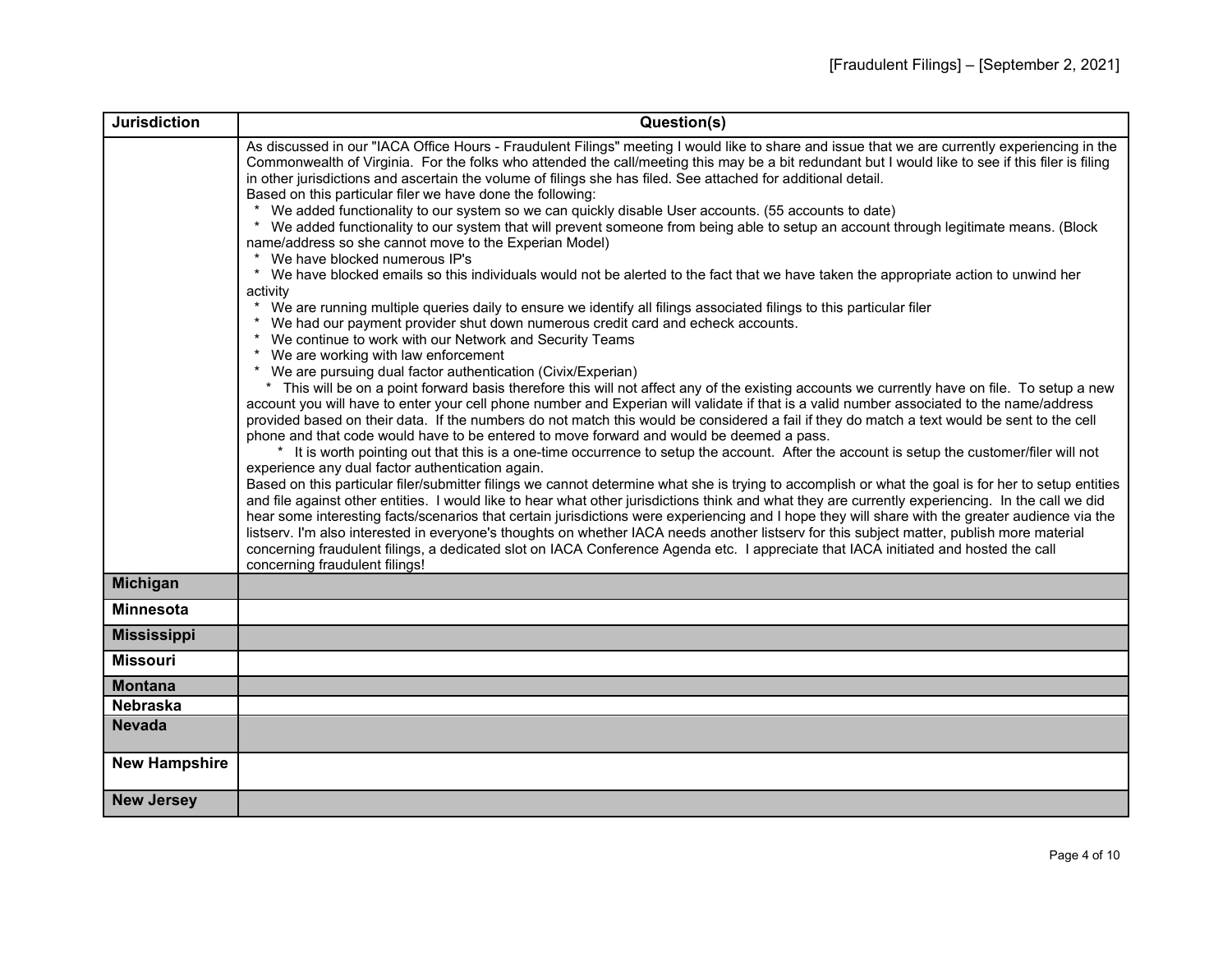| <b>Jurisdiction</b> | Question(s)                                                                                                                                                                                                                                                                                                                                                                                                                                                                                                                                                                                                                                                                                                                      |
|---------------------|----------------------------------------------------------------------------------------------------------------------------------------------------------------------------------------------------------------------------------------------------------------------------------------------------------------------------------------------------------------------------------------------------------------------------------------------------------------------------------------------------------------------------------------------------------------------------------------------------------------------------------------------------------------------------------------------------------------------------------|
|                     | As discussed in our "IACA Office Hours - Fraudulent Filings" meeting I would like to share and issue that we are currently experiencing in the<br>Commonwealth of Virginia. For the folks who attended the call/meeting this may be a bit redundant but I would like to see if this filer is filing<br>in other jurisdictions and ascertain the volume of filings she has filed. See attached for additional detail.<br>Based on this particular filer we have done the following:<br>We added functionality to our system so we can quickly disable User accounts. (55 accounts to date)<br>We added functionality to our system that will prevent someone from being able to setup an account through legitimate means. (Block |
|                     | name/address so she cannot move to the Experian Model)<br>We have blocked numerous IP's                                                                                                                                                                                                                                                                                                                                                                                                                                                                                                                                                                                                                                          |
|                     | We have blocked emails so this individuals would not be alerted to the fact that we have taken the appropriate action to unwind her<br>activity                                                                                                                                                                                                                                                                                                                                                                                                                                                                                                                                                                                  |
|                     | We are running multiple queries daily to ensure we identify all filings associated filings to this particular filer<br>We had our payment provider shut down numerous credit card and echeck accounts.                                                                                                                                                                                                                                                                                                                                                                                                                                                                                                                           |
|                     | We continue to work with our Network and Security Teams<br>* We are working with law enforcement                                                                                                                                                                                                                                                                                                                                                                                                                                                                                                                                                                                                                                 |
|                     | We are pursuing dual factor authentication (Civix/Experian)<br>This will be on a point forward basis therefore this will not affect any of the existing accounts we currently have on file. To setup a new<br>account you will have to enter your cell phone number and Experian will validate if that is a valid number associated to the name/address<br>provided based on their data. If the numbers do not match this would be considered a fail if they do match a text would be sent to the cell<br>phone and that code would have to be entered to move forward and would be deemed a pass.                                                                                                                               |
|                     | It is worth pointing out that this is a one-time occurrence to setup the account. After the account is setup the customer/filer will not<br>experience any dual factor authentication again.                                                                                                                                                                                                                                                                                                                                                                                                                                                                                                                                     |
|                     | Based on this particular filer/submitter filings we cannot determine what she is trying to accomplish or what the goal is for her to setup entities<br>and file against other entities. I would like to hear what other jurisdictions think and what they are currently experiencing. In the call we did<br>hear some interesting facts/scenarios that certain jurisdictions were experiencing and I hope they will share with the greater audience via the                                                                                                                                                                                                                                                                      |
|                     | listserv. I'm also interested in everyone's thoughts on whether IACA needs another listserv for this subject matter, publish more material<br>concerning fraudulent filings, a dedicated slot on IACA Conference Agenda etc. I appreciate that IACA initiated and hosted the call<br>concerning fraudulent filings!                                                                                                                                                                                                                                                                                                                                                                                                              |
| <b>New Mexico</b>   |                                                                                                                                                                                                                                                                                                                                                                                                                                                                                                                                                                                                                                                                                                                                  |
| <b>New York</b>     |                                                                                                                                                                                                                                                                                                                                                                                                                                                                                                                                                                                                                                                                                                                                  |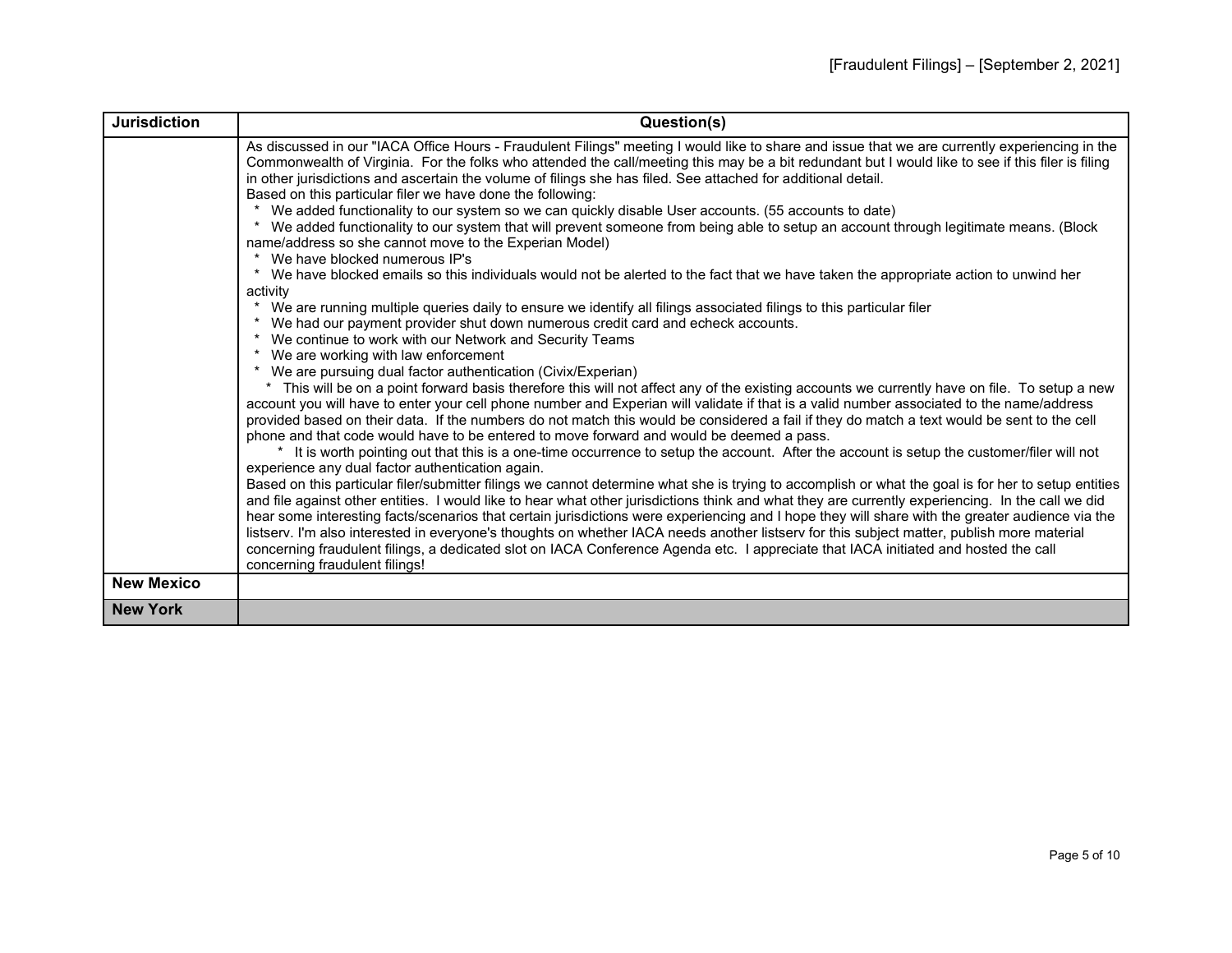| <b>Jurisdiction</b>   | Question(s)                                                                                                                                                                                                                                                                                                                                                                                                                                                                                                                                                                                                                                                                                                                                                                        |
|-----------------------|------------------------------------------------------------------------------------------------------------------------------------------------------------------------------------------------------------------------------------------------------------------------------------------------------------------------------------------------------------------------------------------------------------------------------------------------------------------------------------------------------------------------------------------------------------------------------------------------------------------------------------------------------------------------------------------------------------------------------------------------------------------------------------|
|                       | As discussed in our "IACA Office Hours - Fraudulent Filings" meeting I would like to share and issue that we are currently experiencing in the<br>Commonwealth of Virginia. For the folks who attended the call/meeting this may be a bit redundant but I would like to see if this filer is filing<br>in other jurisdictions and ascertain the volume of filings she has filed. See attached for additional detail.<br>Based on this particular filer we have done the following:                                                                                                                                                                                                                                                                                                 |
|                       | We added functionality to our system so we can quickly disable User accounts. (55 accounts to date)<br>$\star$<br>We added functionality to our system that will prevent someone from being able to setup an account through legitimate means. (Block<br>name/address so she cannot move to the Experian Model)<br>We have blocked numerous IP's                                                                                                                                                                                                                                                                                                                                                                                                                                   |
|                       | * We have blocked emails so this individuals would not be alerted to the fact that we have taken the appropriate action to unwind her                                                                                                                                                                                                                                                                                                                                                                                                                                                                                                                                                                                                                                              |
|                       | activity<br>We are running multiple queries daily to ensure we identify all filings associated filings to this particular filer<br>* We had our payment provider shut down numerous credit card and echeck accounts.<br>* We continue to work with our Network and Security Teams                                                                                                                                                                                                                                                                                                                                                                                                                                                                                                  |
|                       | We are working with law enforcement<br>$\star$<br>* We are pursuing dual factor authentication (Civix/Experian)                                                                                                                                                                                                                                                                                                                                                                                                                                                                                                                                                                                                                                                                    |
|                       | * This will be on a point forward basis therefore this will not affect any of the existing accounts we currently have on file. To setup a new<br>account you will have to enter your cell phone number and Experian will validate if that is a valid number associated to the name/address<br>provided based on their data. If the numbers do not match this would be considered a fail if they do match a text would be sent to the cell<br>phone and that code would have to be entered to move forward and would be deemed a pass.                                                                                                                                                                                                                                              |
|                       | * It is worth pointing out that this is a one-time occurrence to setup the account. After the account is setup the customer/filer will not<br>experience any dual factor authentication again.                                                                                                                                                                                                                                                                                                                                                                                                                                                                                                                                                                                     |
|                       | Based on this particular filer/submitter filings we cannot determine what she is trying to accomplish or what the goal is for her to setup entities<br>and file against other entities. I would like to hear what other jurisdictions think and what they are currently experiencing. In the call we did<br>hear some interesting facts/scenarios that certain jurisdictions were experiencing and I hope they will share with the greater audience via the<br>listserv. I'm also interested in everyone's thoughts on whether IACA needs another listserv for this subject matter, publish more material<br>concerning fraudulent filings, a dedicated slot on IACA Conference Agenda etc. I appreciate that IACA initiated and hosted the call<br>concerning fraudulent filings! |
| <b>North Carolina</b> | You have been busy if you have done everything on your list below recently. North Carolina has done everything on your list except move<br>toward a dual factor authentication.                                                                                                                                                                                                                                                                                                                                                                                                                                                                                                                                                                                                    |
|                       | I did participate on the Fraudulent Filing 411 Office Hours and ran the names and address provided on the summary through our system.                                                                                                                                                                                                                                                                                                                                                                                                                                                                                                                                                                                                                                              |
|                       | NC doesn't have her names or addresses within our system.<br>About a month ago a complaint came in from a company indicating someone filed an amened annual report making changes to their<br>registered agent name, address, principal off mailing address and the company officials.<br>When we did some investigation on the IP address and device used it brought about 42 similar filings, and on four other devices. However,                                                                                                                                                                                                                                                                                                                                                |
|                       | more than one registered agent name was used. One such name used as the registered agent (the first) was Jonathan Smith.<br>When I contacted all 43 entities to get the Business Registry data accurate, most of them also indicated that they had been contacted by<br>Verizon and/or AT&T for mobile phone orders with the name of the registered agent used. They denied knowledge and the account was<br>deemed fraudulent with Verizon and/or AT&T.                                                                                                                                                                                                                                                                                                                           |
|                       | We now have a complaint from Jonathan Smith indicating his name and address were used in the fraudulent filings. It also appears that<br>complainant Jonathan Smith is former local law enforcement. Our investigative team is trying to determine the address where those mobile<br>phones were to be delivered, to eventually identify the actual fraudster.                                                                                                                                                                                                                                                                                                                                                                                                                     |
|                       | I hope this narrative helps other states.                                                                                                                                                                                                                                                                                                                                                                                                                                                                                                                                                                                                                                                                                                                                          |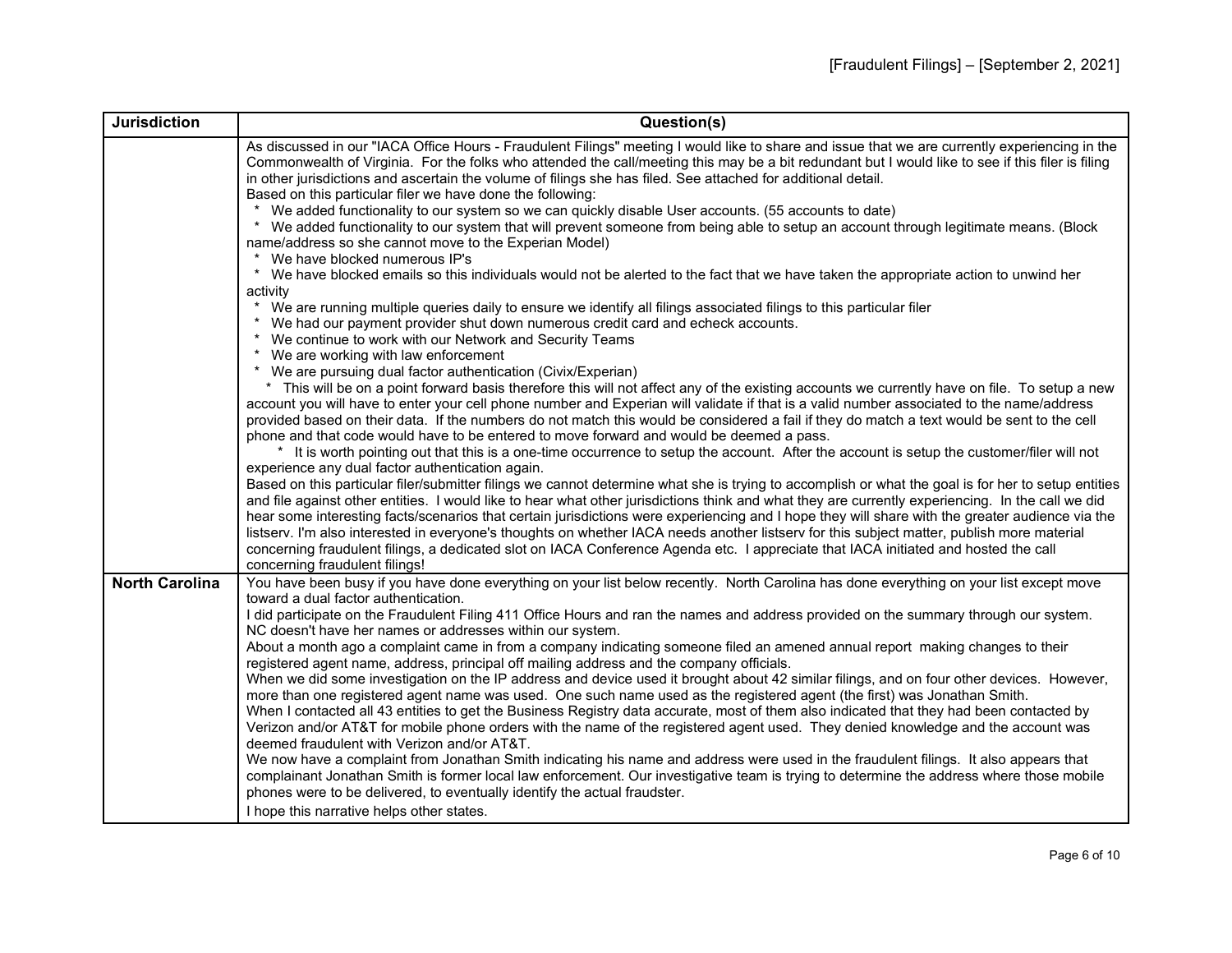| <b>Jurisdiction</b>   | Question(s)                                                                                                                                                                                                                                                                                                                                                                                                                                                                                                                                                                                                                                                                                                                                                                                                                            |
|-----------------------|----------------------------------------------------------------------------------------------------------------------------------------------------------------------------------------------------------------------------------------------------------------------------------------------------------------------------------------------------------------------------------------------------------------------------------------------------------------------------------------------------------------------------------------------------------------------------------------------------------------------------------------------------------------------------------------------------------------------------------------------------------------------------------------------------------------------------------------|
|                       | As discussed in our "IACA Office Hours - Fraudulent Filings" meeting I would like to share and issue that we are currently experiencing in the<br>Commonwealth of Virginia. For the folks who attended the call/meeting this may be a bit redundant but I would like to see if this filer is filing<br>in other jurisdictions and ascertain the volume of filings she has filed. See attached for additional detail.<br>Based on this particular filer we have done the following:                                                                                                                                                                                                                                                                                                                                                     |
|                       | We added functionality to our system so we can quickly disable User accounts. (55 accounts to date)<br>* We added functionality to our system that will prevent someone from being able to setup an account through legitimate means. (Block<br>name/address so she cannot move to the Experian Model)<br>* We have blocked numerous IP's                                                                                                                                                                                                                                                                                                                                                                                                                                                                                              |
|                       | * We have blocked emails so this individuals would not be alerted to the fact that we have taken the appropriate action to unwind her<br>activity                                                                                                                                                                                                                                                                                                                                                                                                                                                                                                                                                                                                                                                                                      |
|                       | * We are running multiple queries daily to ensure we identify all filings associated filings to this particular filer<br>* We had our payment provider shut down numerous credit card and echeck accounts.<br>* We continue to work with our Network and Security Teams                                                                                                                                                                                                                                                                                                                                                                                                                                                                                                                                                                |
|                       | * We are working with law enforcement<br>* We are pursuing dual factor authentication (Civix/Experian)                                                                                                                                                                                                                                                                                                                                                                                                                                                                                                                                                                                                                                                                                                                                 |
|                       | * This will be on a point forward basis therefore this will not affect any of the existing accounts we currently have on file. To setup a new<br>account you will have to enter your cell phone number and Experian will validate if that is a valid number associated to the name/address<br>provided based on their data. If the numbers do not match this would be considered a fail if they do match a text would be sent to the cell                                                                                                                                                                                                                                                                                                                                                                                              |
|                       | phone and that code would have to be entered to move forward and would be deemed a pass.<br>* It is worth pointing out that this is a one-time occurrence to setup the account. After the account is setup the customer/filer will not                                                                                                                                                                                                                                                                                                                                                                                                                                                                                                                                                                                                 |
|                       | experience any dual factor authentication again.<br>Based on this particular filer/submitter filings we cannot determine what she is trying to accomplish or what the goal is for her to setup entities<br>and file against other entities. I would like to hear what other jurisdictions think and what they are currently experiencing. In the call we did<br>hear some interesting facts/scenarios that certain jurisdictions were experiencing and I hope they will share with the greater audience via the<br>listserv. I'm also interested in everyone's thoughts on whether IACA needs another listserv for this subject matter, publish more material<br>concerning fraudulent filings, a dedicated slot on IACA Conference Agenda etc. I appreciate that IACA initiated and hosted the call<br>concerning fraudulent filings! |
| <b>North Dakota</b>   |                                                                                                                                                                                                                                                                                                                                                                                                                                                                                                                                                                                                                                                                                                                                                                                                                                        |
| Ohio                  |                                                                                                                                                                                                                                                                                                                                                                                                                                                                                                                                                                                                                                                                                                                                                                                                                                        |
| <b>Oklahoma</b>       |                                                                                                                                                                                                                                                                                                                                                                                                                                                                                                                                                                                                                                                                                                                                                                                                                                        |
| Oregon                |                                                                                                                                                                                                                                                                                                                                                                                                                                                                                                                                                                                                                                                                                                                                                                                                                                        |
| Pennsylvania          |                                                                                                                                                                                                                                                                                                                                                                                                                                                                                                                                                                                                                                                                                                                                                                                                                                        |
| <b>Rhode Island</b>   |                                                                                                                                                                                                                                                                                                                                                                                                                                                                                                                                                                                                                                                                                                                                                                                                                                        |
| <b>South Carolina</b> |                                                                                                                                                                                                                                                                                                                                                                                                                                                                                                                                                                                                                                                                                                                                                                                                                                        |
| <b>South Dakota</b>   |                                                                                                                                                                                                                                                                                                                                                                                                                                                                                                                                                                                                                                                                                                                                                                                                                                        |
| <b>Tennessee</b>      |                                                                                                                                                                                                                                                                                                                                                                                                                                                                                                                                                                                                                                                                                                                                                                                                                                        |
| Texas                 |                                                                                                                                                                                                                                                                                                                                                                                                                                                                                                                                                                                                                                                                                                                                                                                                                                        |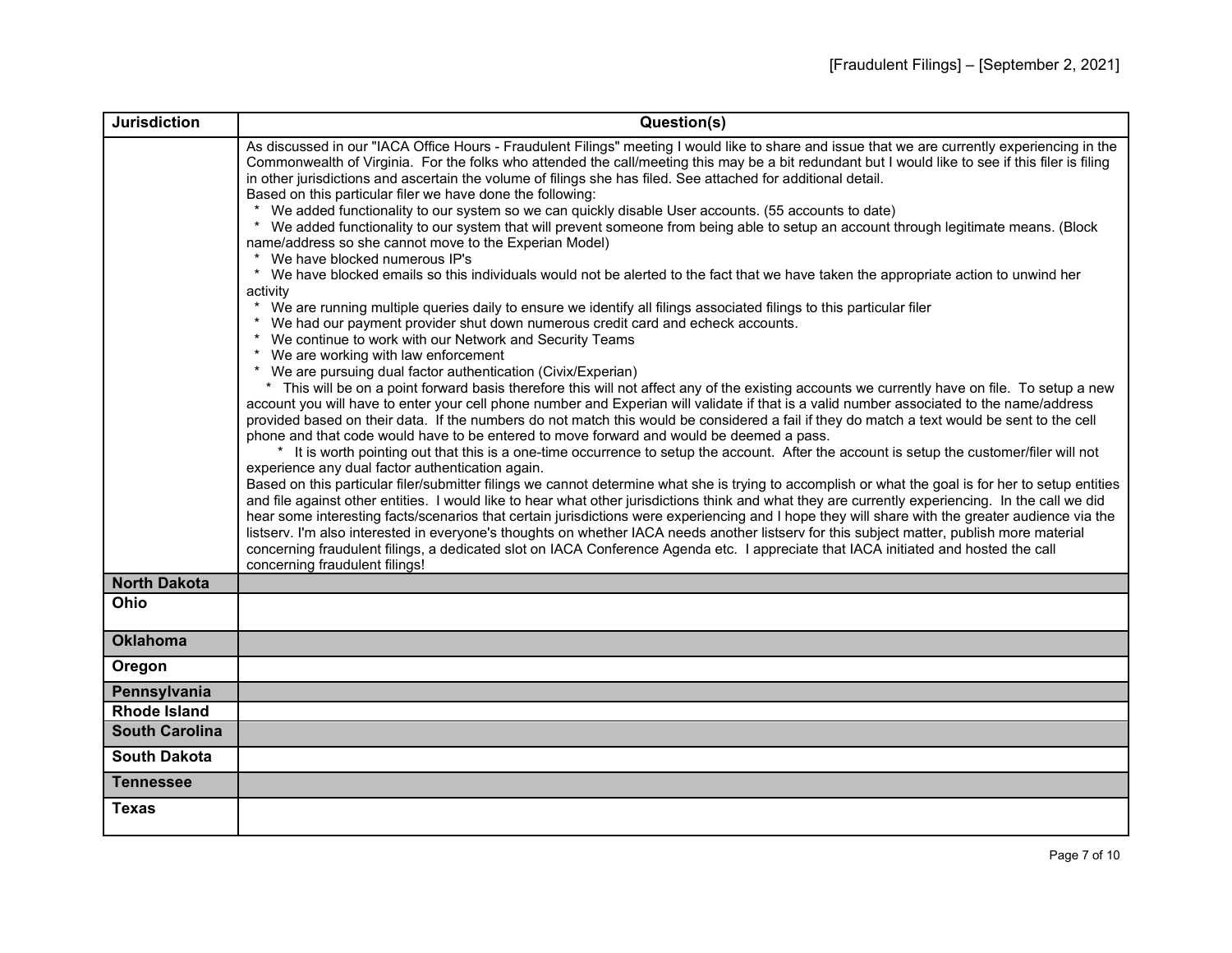| <b>Jurisdiction</b>  | Question(s)                                                                                                                                                                                                                                                                                                                                                                                                                                                                                                                                                                                                                                                                                                                                                                                                                                                                                                                                                                                                                                                                                                                                                                                                                                                                                                                                                                                                                                                                                                                                                                                                                                                           |
|----------------------|-----------------------------------------------------------------------------------------------------------------------------------------------------------------------------------------------------------------------------------------------------------------------------------------------------------------------------------------------------------------------------------------------------------------------------------------------------------------------------------------------------------------------------------------------------------------------------------------------------------------------------------------------------------------------------------------------------------------------------------------------------------------------------------------------------------------------------------------------------------------------------------------------------------------------------------------------------------------------------------------------------------------------------------------------------------------------------------------------------------------------------------------------------------------------------------------------------------------------------------------------------------------------------------------------------------------------------------------------------------------------------------------------------------------------------------------------------------------------------------------------------------------------------------------------------------------------------------------------------------------------------------------------------------------------|
|                      | As discussed in our "IACA Office Hours - Fraudulent Filings" meeting I would like to share and issue that we are currently experiencing in the<br>Commonwealth of Virginia. For the folks who attended the call/meeting this may be a bit redundant but I would like to see if this filer is filing<br>in other jurisdictions and ascertain the volume of filings she has filed. See attached for additional detail.<br>Based on this particular filer we have done the following:<br>We added functionality to our system so we can quickly disable User accounts. (55 accounts to date)<br>* We added functionality to our system that will prevent someone from being able to setup an account through legitimate means. (Block<br>name/address so she cannot move to the Experian Model)<br>We have blocked numerous IP's<br>* We have blocked emails so this individuals would not be alerted to the fact that we have taken the appropriate action to unwind her<br>activity<br>* We are running multiple queries daily to ensure we identify all filings associated filings to this particular filer<br>* We had our payment provider shut down numerous credit card and echeck accounts.<br>* We continue to work with our Network and Security Teams<br>* We are working with law enforcement<br>* We are pursuing dual factor authentication (Civix/Experian)<br>* This will be on a point forward basis therefore this will not affect any of the existing accounts we currently have on file. To setup a new<br>account you will have to enter your cell phone number and Experian will validate if that is a valid number associated to the name/address |
|                      | provided based on their data. If the numbers do not match this would be considered a fail if they do match a text would be sent to the cell<br>phone and that code would have to be entered to move forward and would be deemed a pass.<br>* It is worth pointing out that this is a one-time occurrence to setup the account. After the account is setup the customer/filer will not                                                                                                                                                                                                                                                                                                                                                                                                                                                                                                                                                                                                                                                                                                                                                                                                                                                                                                                                                                                                                                                                                                                                                                                                                                                                                 |
|                      | experience any dual factor authentication again.<br>Based on this particular filer/submitter filings we cannot determine what she is trying to accomplish or what the goal is for her to setup entities<br>and file against other entities. I would like to hear what other jurisdictions think and what they are currently experiencing. In the call we did<br>hear some interesting facts/scenarios that certain jurisdictions were experiencing and I hope they will share with the greater audience via the<br>listserv. I'm also interested in everyone's thoughts on whether IACA needs another listserv for this subject matter, publish more material<br>concerning fraudulent filings, a dedicated slot on IACA Conference Agenda etc. I appreciate that IACA initiated and hosted the call<br>concerning fraudulent filings!                                                                                                                                                                                                                                                                                                                                                                                                                                                                                                                                                                                                                                                                                                                                                                                                                                |
| <b>Utah</b>          |                                                                                                                                                                                                                                                                                                                                                                                                                                                                                                                                                                                                                                                                                                                                                                                                                                                                                                                                                                                                                                                                                                                                                                                                                                                                                                                                                                                                                                                                                                                                                                                                                                                                       |
| <b>Vermont</b>       |                                                                                                                                                                                                                                                                                                                                                                                                                                                                                                                                                                                                                                                                                                                                                                                                                                                                                                                                                                                                                                                                                                                                                                                                                                                                                                                                                                                                                                                                                                                                                                                                                                                                       |
| Virginia             |                                                                                                                                                                                                                                                                                                                                                                                                                                                                                                                                                                                                                                                                                                                                                                                                                                                                                                                                                                                                                                                                                                                                                                                                                                                                                                                                                                                                                                                                                                                                                                                                                                                                       |
| Washington           |                                                                                                                                                                                                                                                                                                                                                                                                                                                                                                                                                                                                                                                                                                                                                                                                                                                                                                                                                                                                                                                                                                                                                                                                                                                                                                                                                                                                                                                                                                                                                                                                                                                                       |
| <b>West Virginia</b> |                                                                                                                                                                                                                                                                                                                                                                                                                                                                                                                                                                                                                                                                                                                                                                                                                                                                                                                                                                                                                                                                                                                                                                                                                                                                                                                                                                                                                                                                                                                                                                                                                                                                       |
| <b>Wisconsin</b>     |                                                                                                                                                                                                                                                                                                                                                                                                                                                                                                                                                                                                                                                                                                                                                                                                                                                                                                                                                                                                                                                                                                                                                                                                                                                                                                                                                                                                                                                                                                                                                                                                                                                                       |
| Wyoming              |                                                                                                                                                                                                                                                                                                                                                                                                                                                                                                                                                                                                                                                                                                                                                                                                                                                                                                                                                                                                                                                                                                                                                                                                                                                                                                                                                                                                                                                                                                                                                                                                                                                                       |

## **Additional comments:**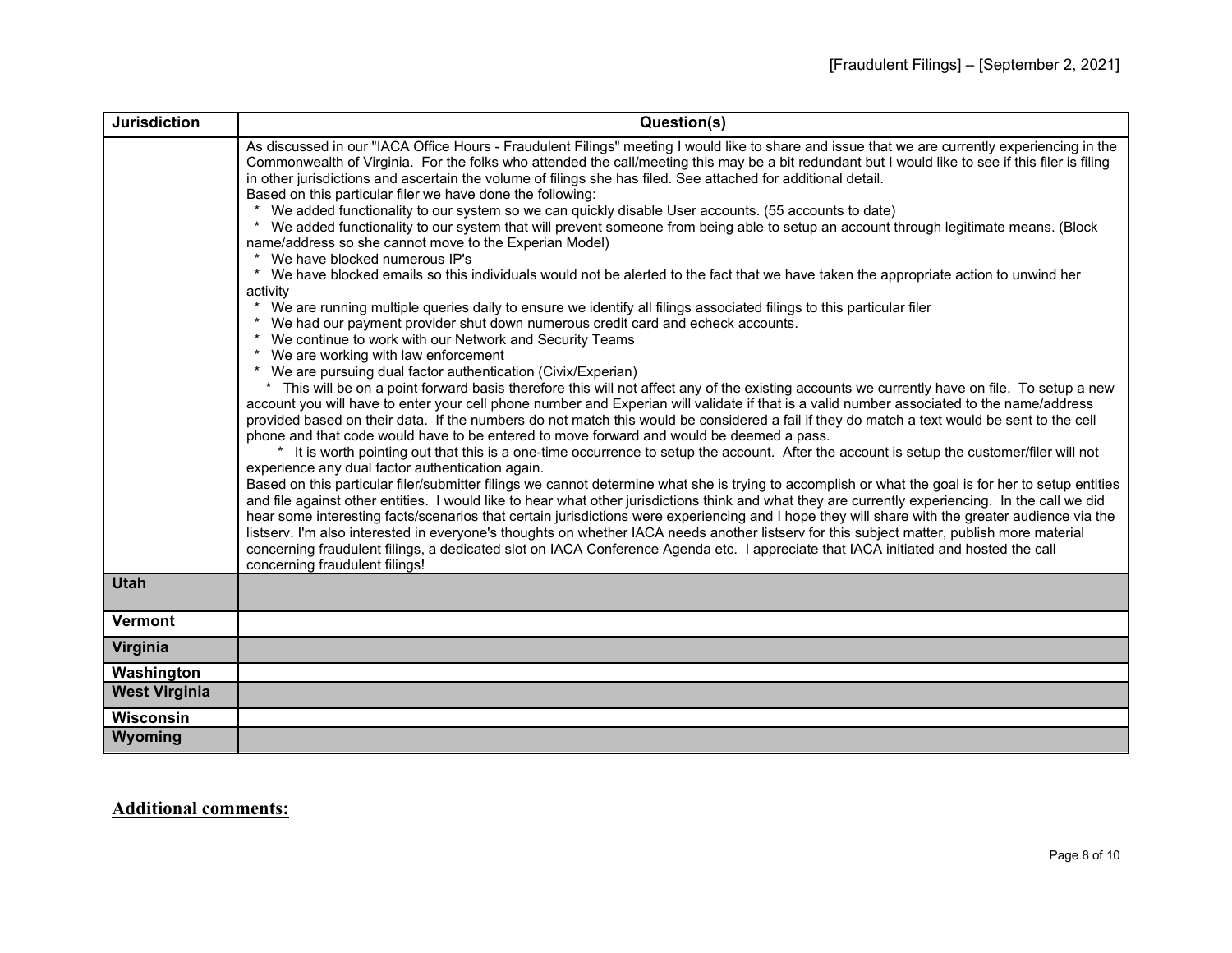## **Full text of email:**

As discussed in our "IACA Office Hours - Fraudulent Filings" meeting I would like to share and issue that we are currently experiencing in the Commonwealth of Virginia. For the folks who attended the call/meeting this may be a bit redundant but I would like to see if this filer is filing in other jurisdictions and ascertain the volume of filings she has filed. See attached for additional detail.

Based on this particular filer we have done the following:

\* We added functionality to our system so we can quickly disable User accounts. (55 accounts to date)

 \* We added functionality to our system that will prevent someone from being able to setup an account through legitimate means. (Block name/address so she cannot move to the Experian Model)

- \* We have blocked numerous IP's
- \* We have blocked emails so this individuals would not be alerted to the fact that we have taken the appropriate action to unwind her activity
- \* We are running multiple queries daily to ensure we identify all filings associated filings to this particular filer
- \* We had our payment provider shut down numerous credit card and echeck accounts.
- \* We continue to work with our Network and Security Teams
- \* We are working with law enforcement
- \* We are pursuing dual factor authentication (Civix/Experian)

 \* This will be on a point forward basis therefore this will not affect any of the existing accounts we currently have on file. To setup a new account you will have to enter your cell phone number and Experian will validate if that is a valid number associated to the name/address provided based on their data. If the numbers do not match this would be considered a fail if they do match a text would be sent to the cell phone and that code would have to be entered to move forward and would be deemed a pass.

 \* It is worth pointing out that this is a one-time occurrence to setup the account. After the account is setup the customer/filer will not experience any dual factor authentication again.

Based on this particular filer/submitter filings we cannot determine what she is trying to accomplish or what the goal is for her to setup entities and file against other entities. I would like to hear what other jurisdictions think and what they are currently experiencing. In the call we did hear some interesting facts/scenarios that certain jurisdictions were experiencing and I hope they will share with the greater audience via the listserv. I'm also interested in everyone's thoughts on whether IACA needs another listserv for this subject matter, publish more material concerning fraudulent filings, a dedicated slot on IACA Conference Agenda etc. I appreciate that IACA initiated and hosted the call concerning fraudulent filings!

Thanks, Robert

Robert Lindsey | Assistant Deputy Clerk | Office of the Clerk

804-371-9424 (direct) | 804-370-2696 (cell) | [robert.lindsey@scc.virginia.gov<mailto:robert.lindsey@scc.virginia.gov>](mailto:robert.lindsey@scc.virginia.gov%3cmailto:robert.lindsey@scc.virginia.gov)